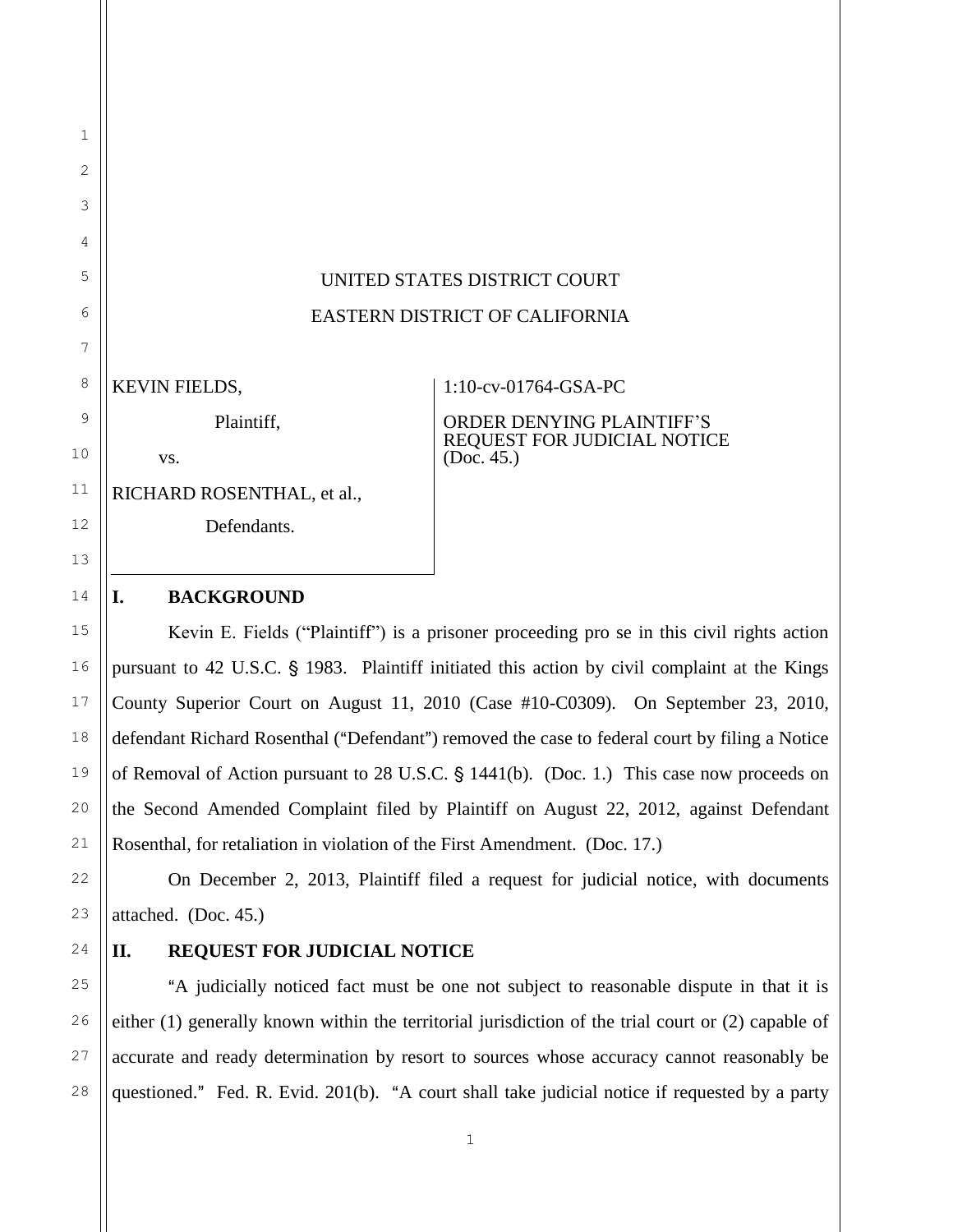and supplied with the necessary information." Fed. R. Evid.  $201(d)$ . The court may take judicial notice of court records. Valerio v. Boise Cascade Corp., 80 F.R.D. 626, 635 n.l (N.D. Cal. 1978), aff'd, 645 F.2d 699 (9th Cir.), cert. denied, 454 U.S. 1126 (1981). "Judicial notice is an adjudicative device that alleviates the parties' evidentiary duties at trial, serving as a substitute for the conventional method of taking evidence to establish facts." York v. American Tel. & Tel. Co., 95 F.3d 948, 958 (10th Cir. 1996)(internal quotations omitted); see General Elec. Capital Corp. v. Lease Resolution Corp., 128 F.3d 1074, 1081 (7th Cir. 1997).

Plaintiff requests the court to take judicial notice of three discovery documents: (1) Declaration of M. Kimbrell in support of privileges and objections to Defendant's response to Plaintiff's request for production of documents; (2) Response to Plaintiff Kevin E. Fields' request for production of documents to Defendant Richard Rosenthal; and (3) Response to Plaintiff Kevin E. Fields' request for admissions to Defendant Richard Rosenthal. (Doc. 45.) .

Plaintiff has not shown good cause for the court to take judicial notice of discovery documents. Plaintiff merely requests the court to take judicial notice of the documents, without further explanation. As a rule, the parties are not permitted to file discovery documents with the court. The parties to an action are expected to conduct discovery among themselves pursuant to the Federal Rules of Civil Procedure, without court intervention, unless an issue arises under Rule  $37(a)$ .<sup>1</sup> Under Local Rules, discovery documents such as interrogatories, requests for production, requests for admissions, responses, and proofs of service thereof *shall not be filed* unless and until there is a proceeding in which the request, response, or proof of service is at issue. L.R.  $250.2(c)$ ,  $250.3(c)$ ,  $250.4(c)$  (emphasis added). At this stage of the proceedings, discovery is closed in this action and none of the parties' discovery documents are at issue.<sup>2</sup> To the extent that Plaintiff intends to submit the discovery documents as evidence,

 $\overline{a}$ 

1

<sup>&</sup>lt;sup>1</sup> Under Rule 37(a) of the Federal Rules of Civil Procedure, a party propounding discovery may seek an order compelling disclosure when an opposing party has failed to respond or has provided evasive or incomplete responses. Fed. R. Civ. P. 37(a)(2)(3).

 $2$  The discovery deadline for this case expired on November 18, 2013, and there are no pending motions to compel. (Docs. 26, 40; Court Record.)